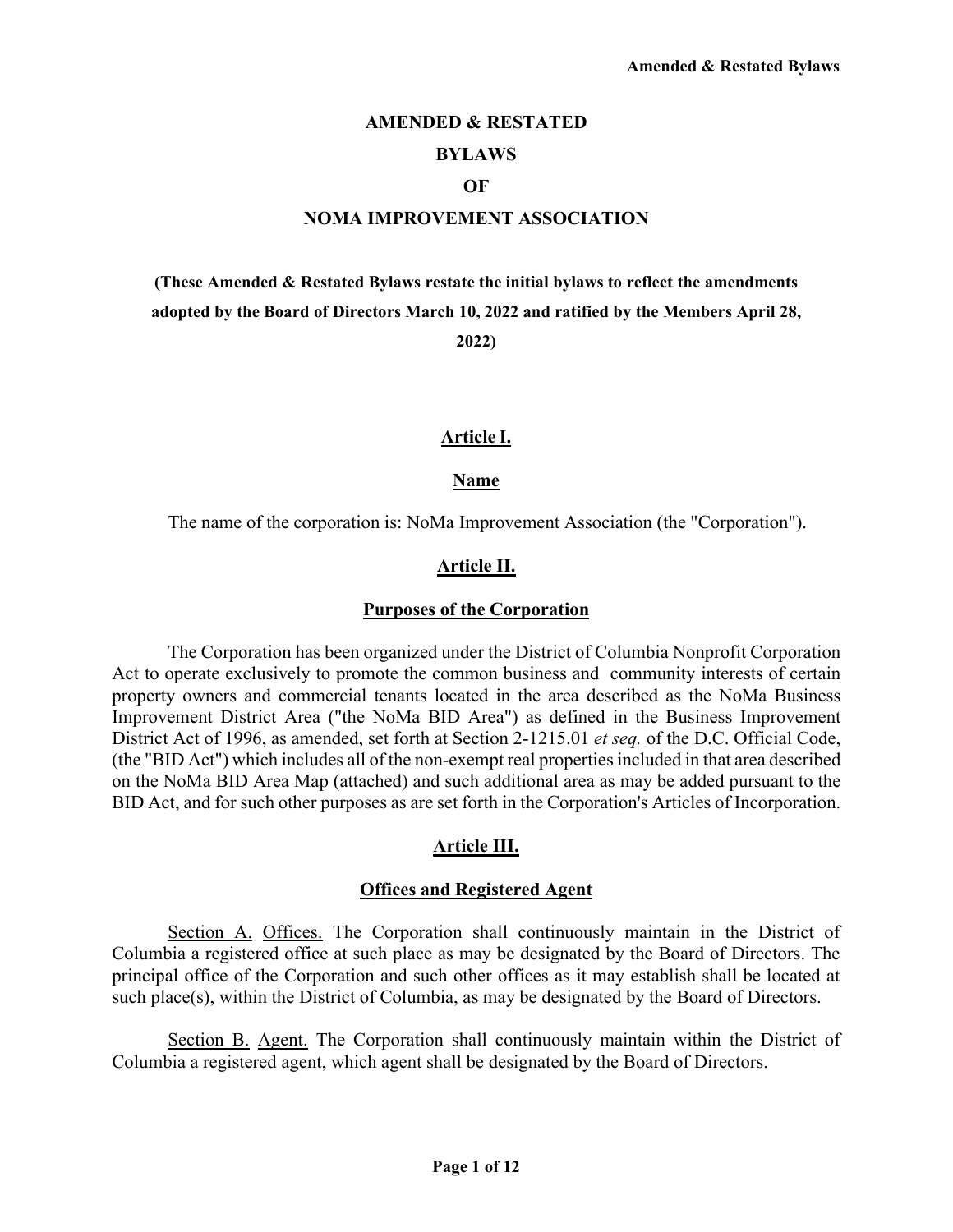Section C. Changes. Any change in the registered office or registered agent of the Corporation shall be accomplished in compliance with the District of Columbia Nonprofit Corporation Act and as provided in these Bylaws.

# **Article IV.**

# **Board of Directors**

Section A. General Powers and Duties. The affairs and property of the Corporation shall be managed, controlled and directed by a Board of Directors. The Board of Directors shall have, and may exercise, any and all powers provided in the Articles of Incorporation, the BID Act or the District of Columbia Nonprofit Corporation Act which are necessary or convenient to carry out the purposes of the Corporation.

# Section B. Composition of the Board of Directors.

1. The number of Directors constituting the Board of Directors shall be fixed by resolution of the Board of Directors, but shall not be fewer than nine (9) or more than fifteen  $(15)$ .

2. Until one hundred-twenty (120) days after the Corporation becomes registered as a "BID corporation," as defined in the BID Act, or such earlier time as may be provided by resolution of the Board of Directors, the entire Board of Directors shall consist of the five (5) Directors constituting the initial Board of Directors, as set forth in Article THIRTEENTH of the Articles of Incorporation, or such larger number of Directors as the initial Board of Directors may designate; thereafter, the entire Board of Directors shall be comprised of such number of Directors that may be specified by resolution of the Board of Directors and shall be classified with respect to the time for which the Directors shall severally hold office by dividing the Directors into three classes, each of which shall contain the same number of Directors (ifnecessary, one (1) class may contain one (1) more or one (1) less director than the other two (2) classes). Directors shall be elected by the Members.

3. The first election of Directors by the Members shall be held within one hundredtwenty (120) days of the date upon which the Mayor registers the Corporation as a BID corporation pursuant to the BID Act, and the Directors elected at such election shall take officeas soon as practicable thereafter, or at such other time as may be specified by resolution of the Board of Directors. Subsequent elections shall be held annually. Elections of Directors shall be held in the following manner:

(a) The Board of Directors shall appoint a nominating committee, which shall nominate a slate of candidates for each annual election. Members may nominate additional candidates at the meeting called for the purpose of electing Directors. Members and persons other than Members are eligible to become Directors.

(b) Prior to the first election of Directors, the nominating committee shall nominate three slates of candidates: one (1) slate to serve as the first class of Directors for the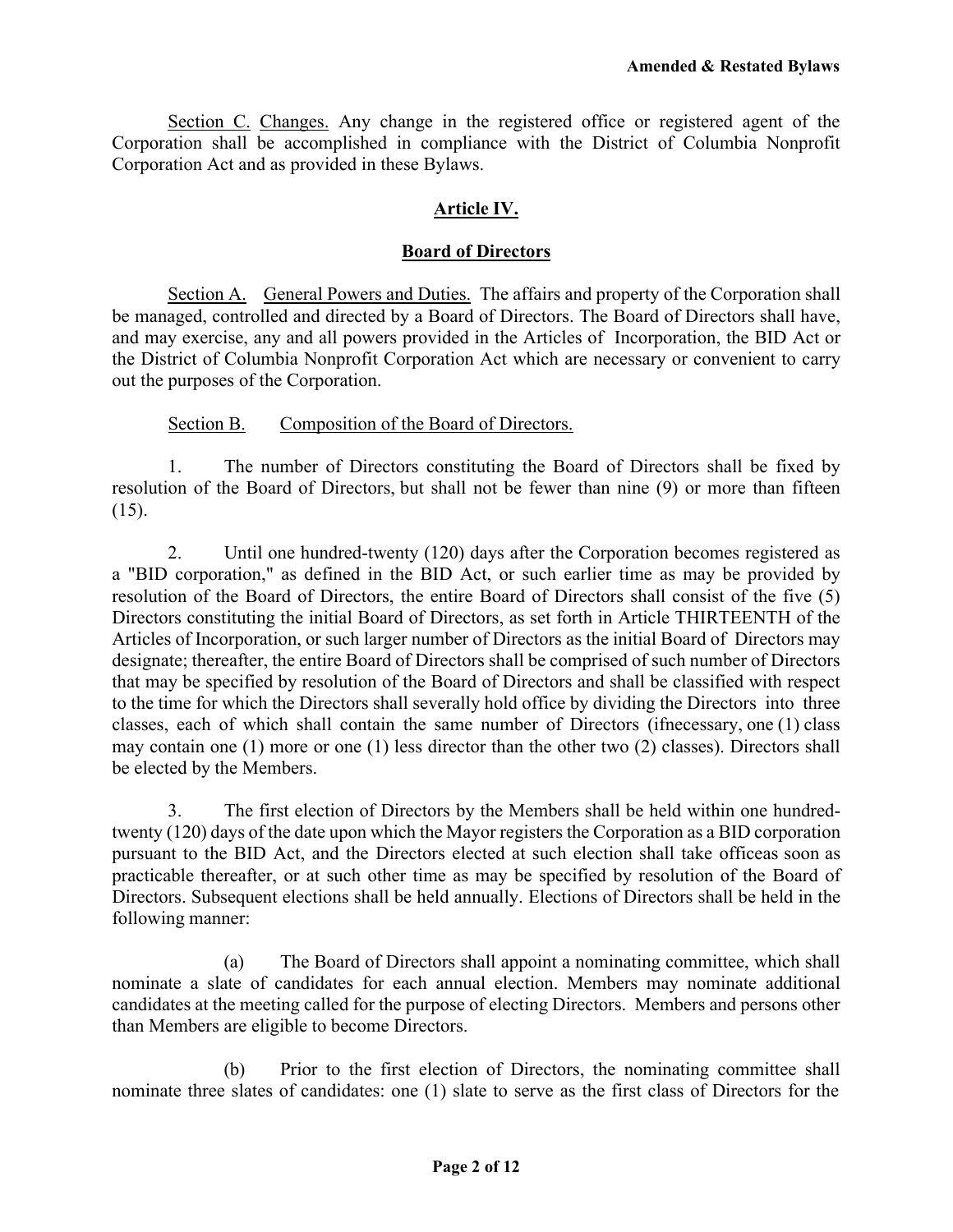term of three (3) years; one (1) slate to serve as the second class of Directors for the term of two (2) years and one (1) slate to serve as the third class of Directors or the term of one (1) year. At the first election of Directors, the Members shall hold a separate election to elect each class of Directors.

(c) At each annual election of Directors thereafter, the successors to the class of Directors whose term shall expire that year shall be elected for the term of three (3) years, so that the term of office of one (1) class of Directors shall expire in each year.

(d) For each election of Directors, each Member may cast no more than their total number of votes for any one (1) candidate. Directors shall not be elected through cumulative voting.

(e) Each Director elected by the Members shall serve until his or her successor is elected, or until his or her earlier death, resignation or removal in accordance with these Bylaws.

4. Any vacancy on the Board of Directors arising from the death, resignation or removal in accordance with these Bylaws of a Director may be filled by the affirmative vote of a majority of the remaining Directors in office (even though less than a quorum of the Board of Directors). Any Director chosen to fill such a vacancy shall serve until the next election by the Members. If, at any meeting of Members, Directors or more than one (1) class are to be elected because of a vacancy or vacancies, each class of Directors to be elected at the meeting shall be elected in a separate election. An increase in the number of Directors within the limits set in Section B.1 above may be effected by the affirmative vote of a majority of Directors in office, which seats shall be filled in accordancewith these Bylaws by vote of the Members at the next duly called special or regular meeting of the Members.

5. A Director may resign at any time by giving notice thereof in writing to the Chairman of the Board, the Secretary, or to an executive officer of the Corporation. The resignation will be effective the later of when notice is delivered or the effective date specified in the notice.

6. A Director may be removed from the Board, with or without cause, by a threequarters vote of the other Directors in office. A Director may be removed by the Members, only for cause, by simple majority vote. Among other acts or omissions that are a basis for cause, the loss of employment or affiliation with a member institution or member organization orthe failure to meet the qualifications for Directors as set forth in the BID Act constitutes cause.

7. A Director who loses his or her employment or affiliation with a member institution or member organization or otherwise fails to meet the qualifications for Directors set forth in the BID Act shall promptly notify the Board of Directors in writing.

8. The Board of Directors, at its first regular meeting, and annually thereafter, shall elect, by majority vote, one (1) Director as Chairman of the Board and one (1) Director as Vice-Chairman of the Board, each to serve for a term of one (1) year. The Chairman of the Board shall preside at all meetings of the Board of Directors at which he or she is present, and shall perform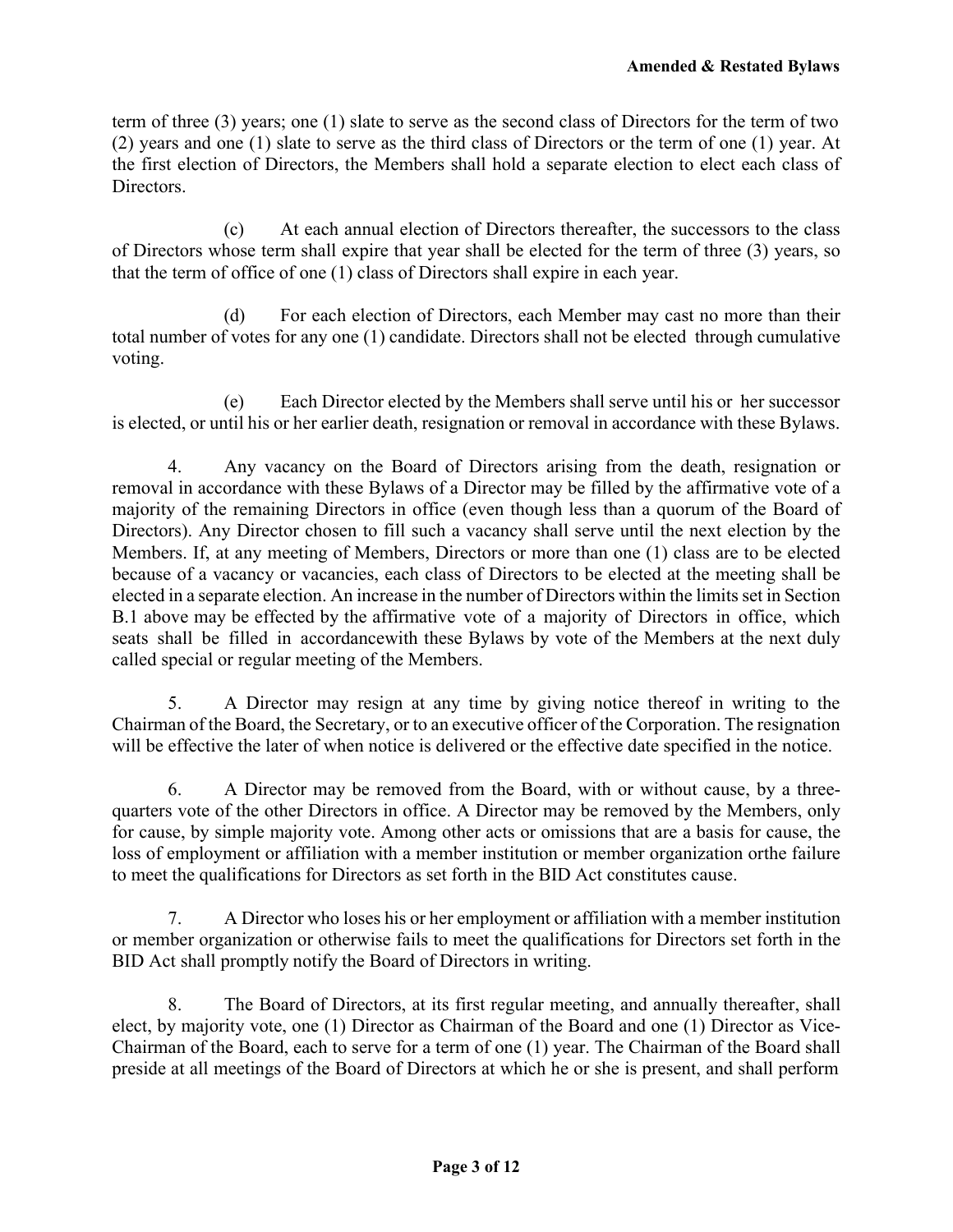such other duties as may be required of them by the Board of Directors. The Vice-Chairman of the Board, in the absence of the Chairman of the Board, shall preside at its meetings and each shall perform such other duties as may be required by the Board of Directors.

## Section C. Meetings of the Board of Directors.

1. Regular meetings of the Board of Directors shall be held quarterly. Special meetings shall be called at the discretion of the Chairman of the Board or at the request of onethird (1/3) of the Directors in office. The second quarterly meeting of the Board of Directors in each fiscal year shall constitute its annual meeting.

2. The time and place of all meetings of the Board of Directors shall be designated by the Chairman of the Board. The meetings may be held within or without the District of Columbia.

3. At least ten (10) business days' notice shall be given to each Director of a regular meeting of the Board of Directors. A special meeting of the Board of Directors may be held upon notice of five (5) business days. Notice of a meeting of the Board of Directors shall specify the date, time and place of the meeting, but, except as otherwise provided in the BID Act, need not specify the purpose for the meeting or the business to be conducted. Notice must be either delivered personally to each Director or mailed (including the sending of a facsimile or by electronic mail) to his or her business address. If such notice is given by mail, it shall be deemed delivered when deposited in the United States mail properly addressed and with postage prepaid thereon. If such notice is given by facsimile, it shall be deemed delivered when transmission is confirmed by the sender's facsimile device. If such notice is given by electronic mail, it shall be deemed delivered when it enters the recipient's email server system. Notwithstanding the foregoing, a Director may waive notice of any regular or special meeting of the Board of Directors by written statement filed with the minutes or corporate records. Attendance at, or participation in, a meeting of the Board of Directors shall also constitute a waiver of notice, unless the Director at the beginning of the meeting, or promptly upon arrival, objects, on the record, to holding the meeting or the transacting business at the meeting and does not at that meeting vote for or assent to action taken at the meeting.

4. Members shall be provided with reasonable notice of regular and special meetings of the Board of Directors. In the case of a regular meeting of the Board of Directors, publication of an annual schedule of regular meetings of the Board of Directors in a BID newsletter shall constitute reasonable notice to Members. In the case of a special meeting of the Board of Directors, the posting at the Corporation's office of a copy of the notice sent to Directors of such special meeting of the Board of Directors shall constitute reasonable notice to Members.

5. Any meeting of the Board of Directors may be adjourned to another time without further notice other than by announcement at the meeting at which such adjournment is taken.

6. One-third (1/3) of the number of Directors as fixed pursuant to these Bylaws shall constitute a quorum for the transaction of business at any meeting of the Board of Directors, except that, if a quorum is not present at a meeting, a majority of the Directors present may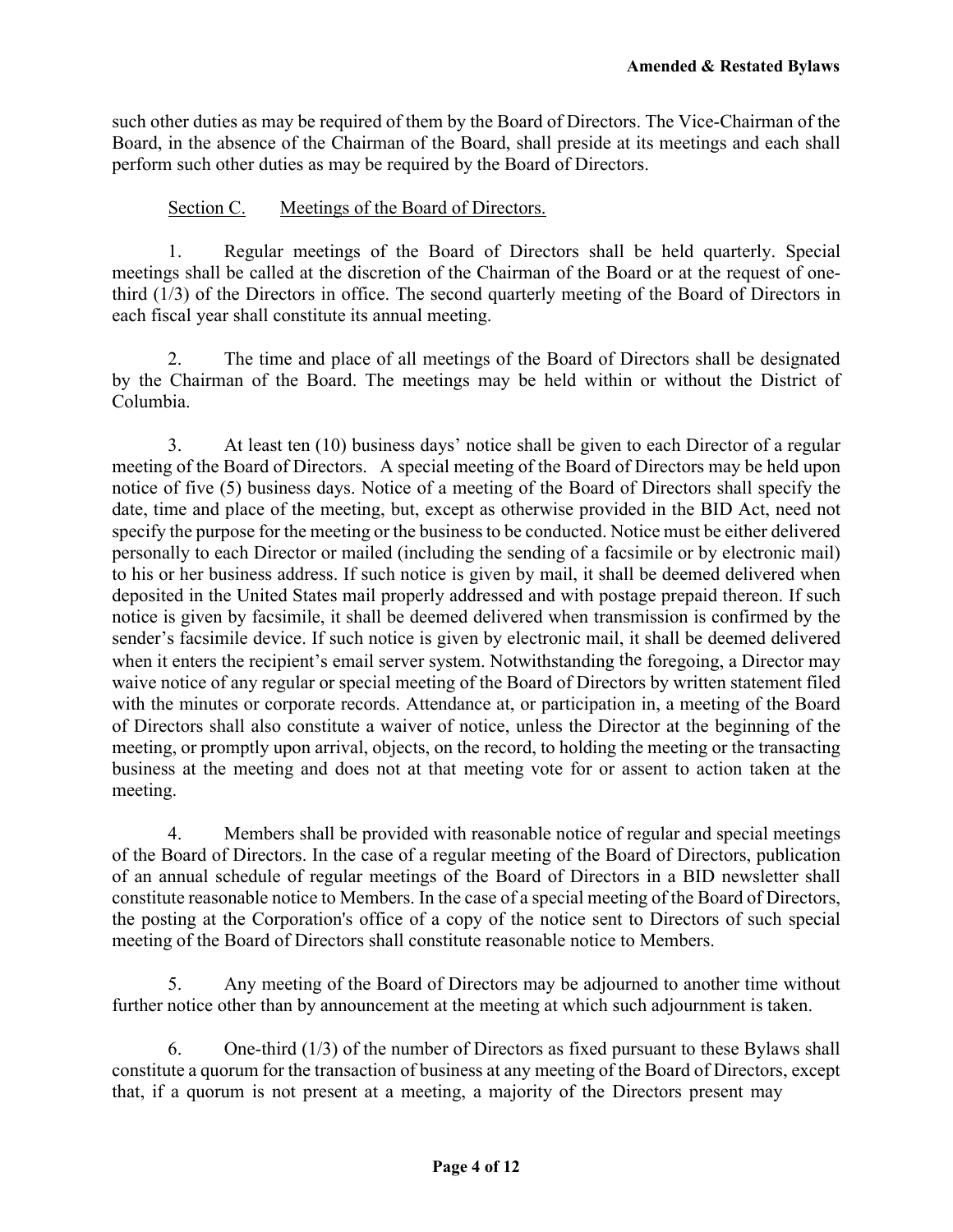adjourn the meeting to another time, without further notice. Except as otherwise provided by law, the Articles of Incorporation or these Bylaws, all matters before the Board of Directors shall be decided by a majority vote of the Directors present at a meeting at which a quorum is present. Notwithstanding the foregoing, the Board of Directors may decide to amend the Bylaws, BID plan, as defined in the BID Act, and BID tax, as defined in the BID Act, only by a two-thirds vote of the Directors in office, at a meeting called for such purpose, subject to ratification of any such amendment by a majority vote of the members of the Board present and voting at a regularly scheduled meeting at which a quorum is present.

7. Any action required or permitted to be taken at any meeting of the Board of Directors may be taken without a meeting if the text of the resolution or matter agreed upon is sent to all the Directors in office and all of the Directors in office consent to such action in writing, setting forth the action taken. Such consent in writing shall have the same force and effect as a vote of the Board of Directors at a meeting and may be described as such in any document executed by the Corporation. Such consent in writing shall be delivered to the Corporation.

8. Any or all Directors may participate in a meeting of the Board of Directors, or a committee of the Board of Directors, by means of conference telephone or by any means of communication by which all persons participating in the meeting are able to hear one another, and such participation shall constitute presence in person at the meeting.

9. All meetings of the Board of Directors shall be open to all Members of the Corporation. Minutes of Board of Director's meetings shall be made reasonably available to all Members, the Mayor and the District of Columbia Council.

# Section D. Directors' Ethics and Conflict of Interest Standards.

Any director, individual, or any firm of which any director may be a member, or any corporation or association of which any director may be an officer or director or in which any director may be interested as the holder of any amount of its stock or otherwise, may be a party to, or be pecuniarily or otherwise interested in, any contract or transaction of the Corporation, and in the absence of fraud no contract or other transaction shall be affected or invalidated because of such relationship or interest; provided, however, that in the event that a director, or any firm of which a director is a member, or any corporation or association of which a director may be an officer or director, is so interested, such fact shall be disclosed or shall have been known to a majority of the Board of Directors of the Corporation. Any director of the Corporation who is also director or officer of or interested in such other corporation, association or firm may not be counted in determining the existence of a quorum at the meeting of the Board of Directors of the Corporation which shall authorize, ratify, or confirm any such contract or transaction, and may not vote thereat to authorize, ratify, or confirm any such contract or transaction.

Section E. Compensation of Directors. No director shall be paid for attendance at any regular or special meeting of the Board of Directors or be paid a salary as a director, but may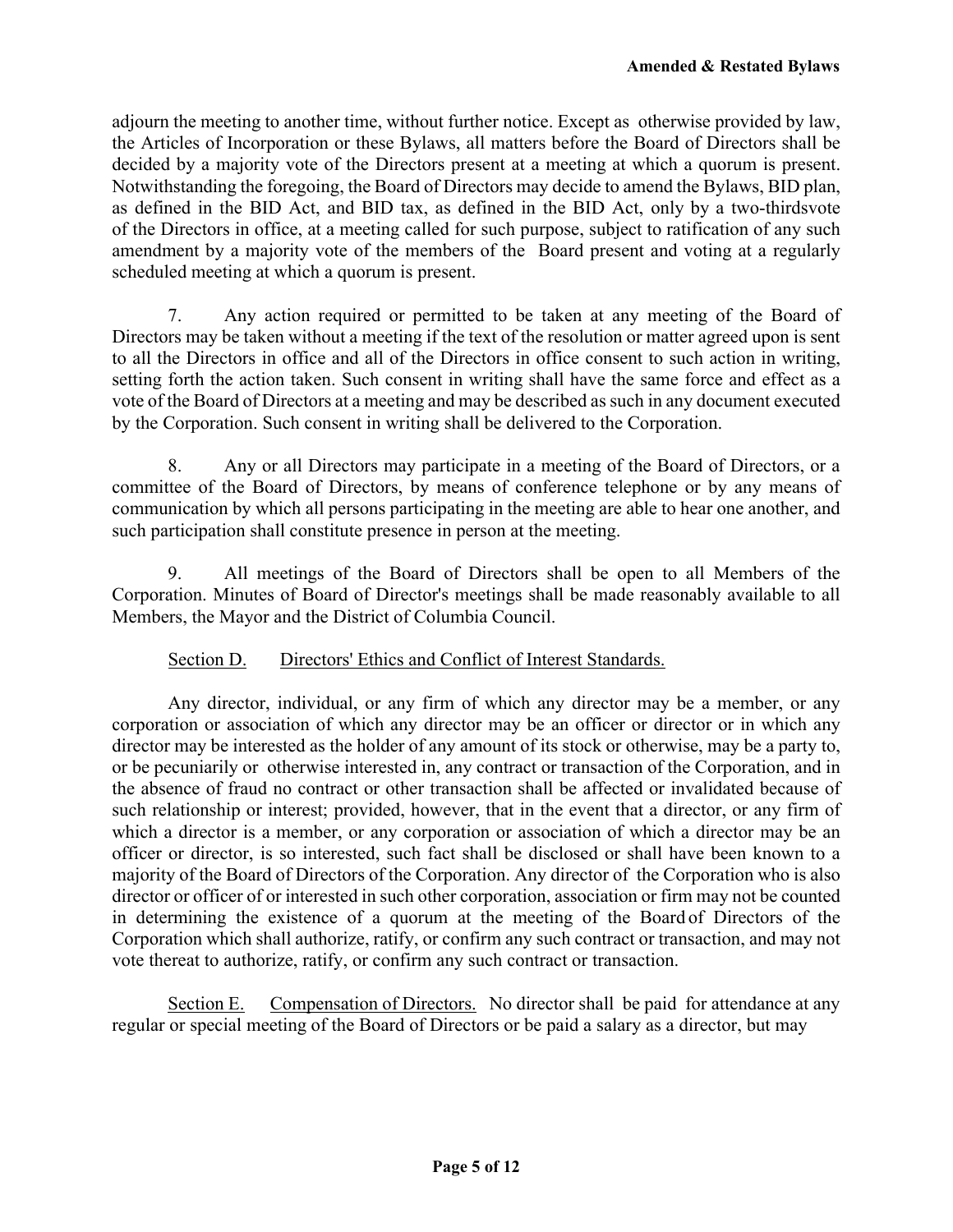be reimbursed for actual and reasonable out-of-pocket expenses incurred in the performance of such director's duties in connection with the BID.

## **Article V.**

#### **Committees**

Section A. Executive Committee. By a majority vote of the Directors in office, the Board of Directors may create an Executive Committee consisting of one or more Directors including the Chairman of the Board, who will preside over the Executive Committee, the Vice- Chairman of the Board, the Secretary, the Treasurer, and, if still a Director, the immediately priorChairman of the Board. Except as otherwise required by law or these Bylaws, the Executive Committee shall have such authority as the Board of Directors specifies for the management of the Corporation except the Executive Committee may not: (1) authorize distributions; (2) approve or propose to Members action that applicable law requires be approved by Members; (3)fill vacancies on the Board of Directors or, on any of its committees; or (4) adopt, amend, or repeal bylaws. The Executive Committee shall keep regular minutes, an annotated agenda, or similar record of its proceedings and shall report the same to the Board of Directors when required. The Executive Committee is subject to the meeting, notice quorum and related rules and laws as the Board of Directors.

Section B. Other Committees. The Board of Directors may create other committee(s) consisting of Directors or other persons, which committee(s) shall have such authority as the Board of Directors may by law direct.

Section C. Attendance by the President. The President shall be entitled to participate in meetings of the Board of Directors, the Executive Committee and all other committees, except portions of meetings in which the Board of Directors or such other committee discusses matters concerning the President. The President shall not be entitled to vote in his or her capacity as President.

# **Article VI.**

### **Officers.**

Section A. The Officers of the Corporation shall be a President, a Secretary, a Treasurer and such other Officers as may from time to time be deemed advisable by the Board of Directors. Officers shall be chosen by the Board of Directors. The Secretary and Treasurer must be chosen from among the pool of Directors. Any two or more offices may be held by the same individual, except for the offices of President and Treasurer. The Executive Director of the Corporation shall serve as President. The Board of Directors shall select the Executive Director. If at any time the position of Executive Director shall become vacant, the Executive Committee shall designate an Acting Executive Director. During any period in which the position of Executive Director is temporarily vacant, the Chairman shall temporarily serve as President of the Corporation.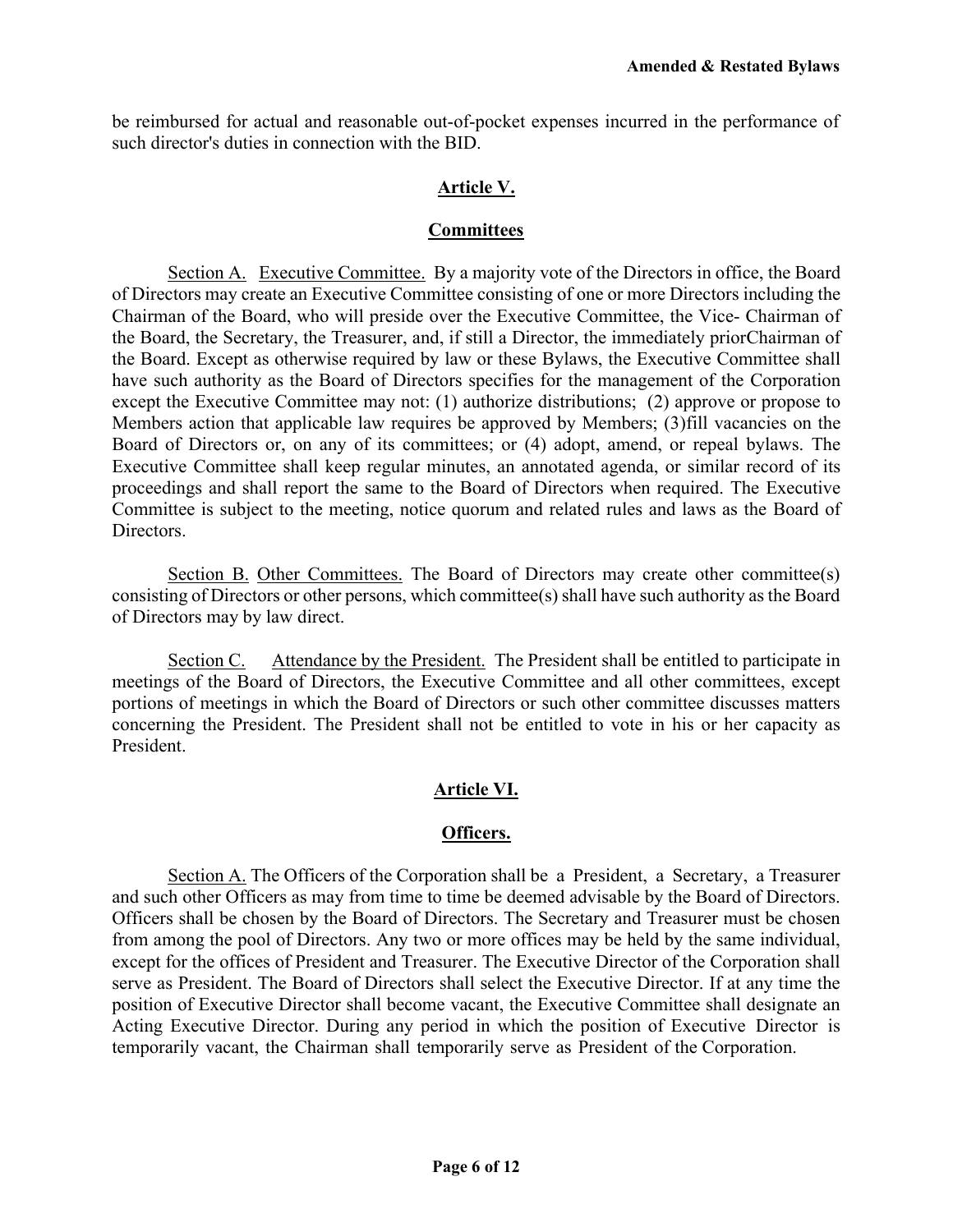Section B. All of the Officers of the Corporation, except for the President, shall hold their offices for one (1) year terms, to which they may be re-elected annually, and shall exercise such powers, and perform such other duties as shall be determined from time to time by the Board of Directors. The President shall serve until termination of his or her employment as Executive Director.

Section C. The Officers of the Corporation shall hold office until their successors are chosen and qualified. Any Officer of the Corporation, except for the President, may be removed by two-thirds of the Directors in office, only for cause. The President of the Corporation may be removed, with or without cause, by affirmative vote of two-thirds of the Directors in office. Any vacancy occurring in any office of the Corporation may be filled by the Board of Directors.

Section D. The President, Secretary, Treasurer and such other Officers as may be authorized by the Board of Directors may enter into and execute on behalf of the Corporation contracts, leases, debt obligations and all other forms of agreements or instruments, whether under seal or otherwise, permitted by law, the Articles of Incorporation and these Bylaws, except where such documents are required by law to be otherwise signed and executed, or where the signing and execution thereof shall be exclusively delegated to some other Officer or agent of the Corporation.

Section E. The duties and powers of the Officers of the Corporation shall be as provided in these Bylaws, or as provided pursuant to these Bylaws or (except to the extent they are inconsistent with these Bylaws or with any provision made pursuant hereto) shall be those customarily exercised by such offices, and shall be consistent with applicable law.

Section F. The President. The President shall be the president and chief operating officer of the Corporation and, subject to the control of the Board of Directors, shall perform all duties customary to that office and shall supervise and control all of the affairs of the Corporation in accordance with any policies and directives approved by the Board of Directors.

Section G. The Secretary. The Secretary shall be responsible for keeping an accurate record of the proceedings of all meetings of the Board of Directors, and such other actions of the corporation as the Board of Directors shall direct. He or she shall give or cause to be given all notices in accordance with these Bylaws or as required by law, and, in general, perform all duties customary to the office of secretary. The Secretary shall have custody of the corporate seal of the Corporation, and he or she, or an Assistant Secretary, shall have authority to affix the same to any instrument requiring it. When so affixed, it may be attested by his or her signature or by the signature of such Assistant Secretary. The Board of Directors may give authority to any Officer to affix the seal of the Corporation and to attest the affixing by his or her signature. The Secretary shall prepare or cause to be prepared the minutes of the meetings of the Board of Directors, and the minutes of the meetings of Members and shall maintain and authenticate, or cause to be maintained and authenticated, the records of the Corporation required to be kept under applicable law.

Section H. The Treasurer.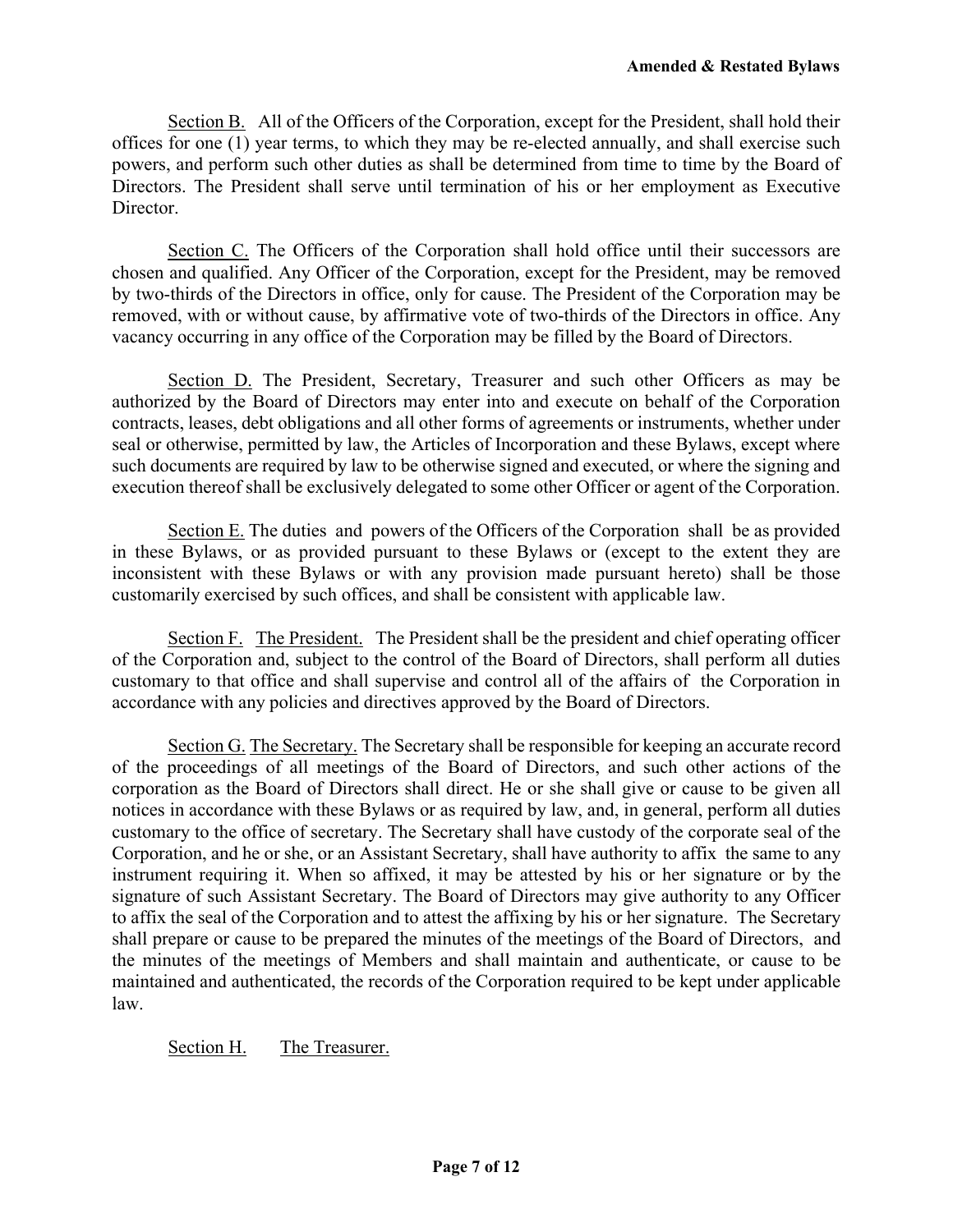1. The Treasurer is responsible for the financial affairs of the Corporation and shall perform or cause to be performed all duties customary to that office, including the custody and management of all corporate funds and securities and the keeping of full and accurate accounts of receipts and disbursements in the books of the Corporation. He or she shall deposit or cause to be deposited all monies or other valuable effects in the name of the Corporation in such depositories as shall be selected by the Board of Directors.

2. The Treasurer shall disburse the funds of the Corporation as may be ordered by the Board of Directors, or its delegate, taking proper vouchers for such disbursements, and shall render an account of all his or her transactions as Treasurer and of the financial condition of the Corporation to the President and the Board of Directors at its regular meetings or when the Board of Directors so requires.

Section I. Compensation of Officers. No Officer shall be paid any salary or other remuneration for serving as such, but may be reimbursed for actual and reasonable out-of-pocket expenses incurred in the performance of such Officer's duties in connection with the BID. However, the Executive Director, President, and any other persons hired by the Board to assist in carrying out the functions of the Corporation, shall receive such compensation as may be approved by the Board of Directors from time to time.

# **Article VII.**

## **Managing Agent.**

Section A. The Corporation may have a "Managing Agent," as described in the BID Act. The managing agent shall be hired by the Board of Directors and may perform any or all of the Board of Directors' non-fiduciary duties. The managing agent shall not be a BID member or an affiliate of a BID member, but may be a property manager or asset manager of one (1) or more of the properties located in the BID.

# **Article VIII.**

### **Members.**

Section A. The Corporation is a Membership corporation. Persons are eligible for Membership and the classes of membership are defined as set out in Article FOURTH of the Corporation's Articles of Incorporation.

Section B. A Member may exercise its right to vote by completing such application form, if any, as the Board of Directors may provide and by delivering such form to the Secretary or such other Officer or agent as the Board of Directors may provide; or through any other secure and private voting process, such as a digital elections platform, as the Board of Directors provides.

Section C. Members shall have voting rights with respect to election of Directors and such other matters as may be provided in these Bylaws or as the Board of Directors may designate from time to time as follows: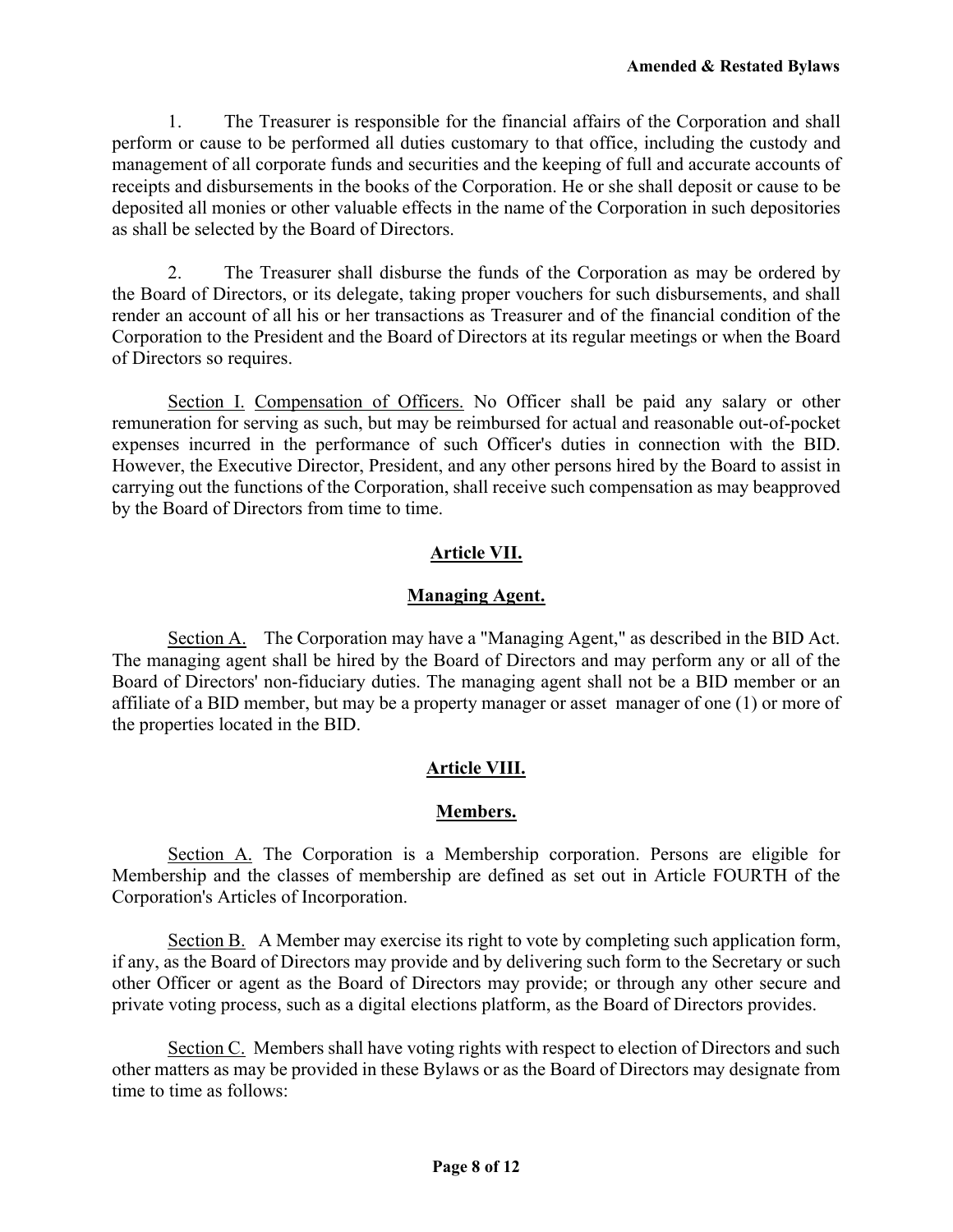- 1. Each owner of improved and unimproved real property, located within the NoMa BID area, that is non-exempt as provided pursuant to Section 2- 1215.02, of the Official D.C. Code (including Commercial Owners and Residential Owners as defined in Article FOURTH of the Articles of Incorporation), shall have one (1) vote for each \$100,000 of the previous year's property assessed value (e.g. fiscal year 2006 – 2007 assessed value will be based on the 2005- 2006 assessment) as established by the D.C. Office of Tax and Revenue, or any successor agency. The votes of owners of non- exempt property that is part of a condominium association or homeowner's association shall be cast collectively by a single representative of the condominium association or homeowner's association.
- 2. Each commercial tenant in the BID area ("Business Owners") shall have one (1) vote for every five thousand (5,000) rentable square feet of leased property. Business owners shall be required to produce a lease as proof of occupancy.
- 3. Each owner who becomes a Member of the BID by voluntarily making payments to the BID pursuant to  $\S$  2-1215.21 of the BID Act, shall have votes determined multiplying the amount of contribution voluntarily paid to the BID in lieu of a BID tax by the rate of the BID tax such Member would be required to pay if such Member's property was non-exempt.

Section D. In no case shall the total number of votes assigned to any one (1) Member or to any number of Members under common control exceed thirty-three and one third (33-1/3) percent of the total number of votes which may be cast.

Section E. The Secretary shall maintain or cause to be maintained, a record of Members. After fixing a record date for a member meeting, the Secretary shall prepare or cause to be prepared an alphabetical list of the names of all of the Corporation's Members that are entitled to notice of that meeting of the Members. The list shall show the address of and number of votes each Member is entitled to cast at the meeting. The record date shall not be more than 70 days before the meeting or action requiring a determination of Members.

Section F. The Corporation shall hold an annual meeting of Members, and may hold such other regular meetings of Members as may be deemed desirable by the Board of Directors, each upon notice of at least twenty-one (21) days, at such times and places as are designated by the Board of Directors. A special meeting of the Members may also be called by the Board of Directors, or on request of twenty-five 25 percent (25%) of the Members, upon at least seven days notice. The Secretary shall give or cause to be given notice of meetings by first class mail (or by hand delivery ifthe Secretary certifies in writing that such notice was delivered) or by telecopy to all Members ofrecord (as defined by the BID Act) at the address of their properties or such other address they provide. A quorum at meetings of Members shall be constituted by Members having ten percent (10%) of the number of votes entitled to be cast, represented in person. Any matter for decision by the Members may be determined by majority vote of the Members present ata meeting at which a quorum is present. Meetings may be held by telephone, electronically, or by other means of communication; provided, that all participants can hear or read the proceeding, vote on the matters discussed, and make comments.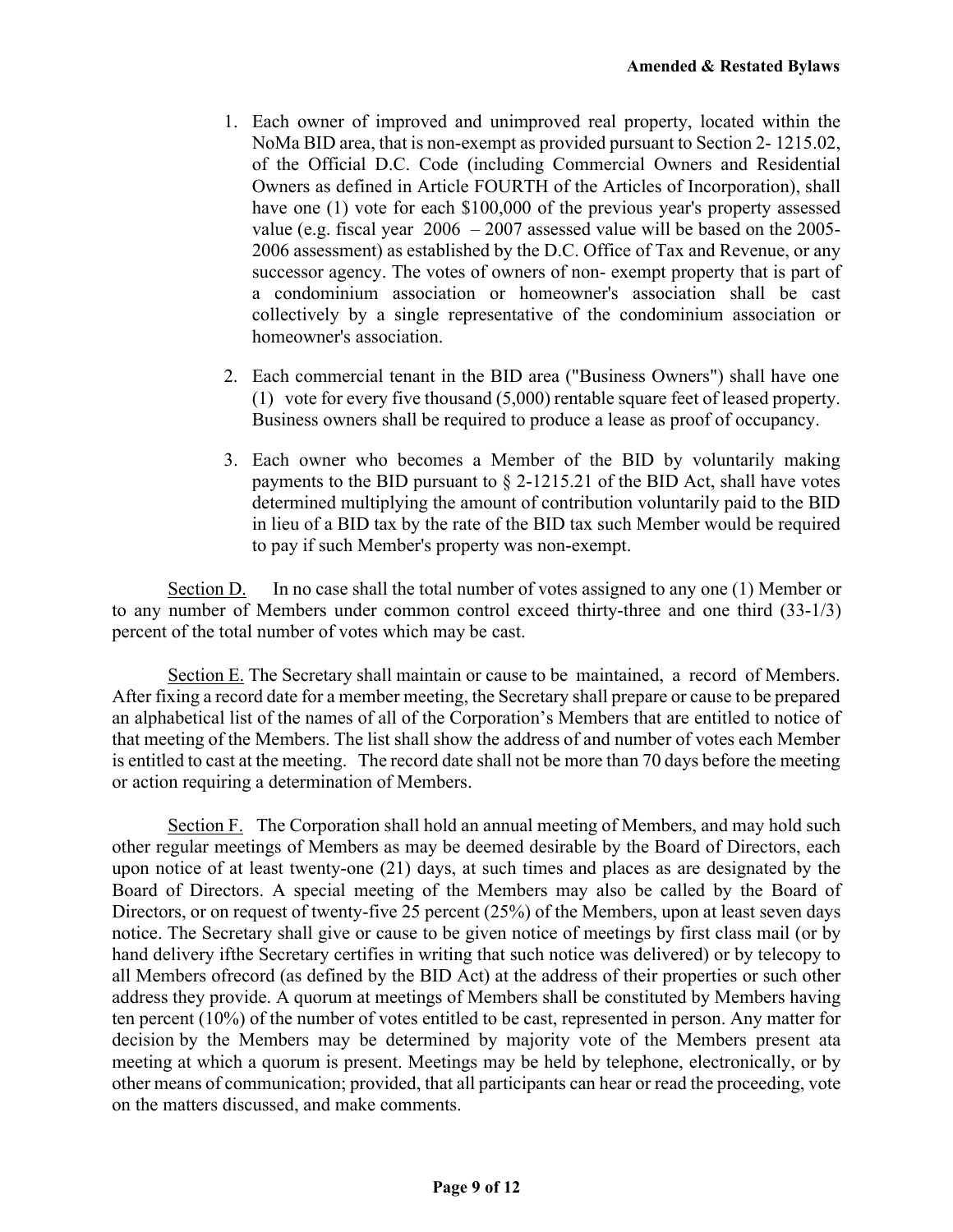Section G. Members shall vote in person, or through any other secure and private voting process, such as a digital elections platform, as the Board of Directors provides. An organization that is a Member shall vote through its designated representative who shall appear in person or digitally to cast such Member's votes.

Section H. No Member may vote at any meeting of the Members if at the time of such meeting such Member shall be delinquent by more than sixty (60) days in payment of any financial obligation to the Corporation.

## **Article IX.**

#### **Indemnification.**

Section A. The Corporation shall indemnify, advance expenses, and hold harmless, to the fullest extent permitted by applicable law as it presently exists or may hereafter be amended (but only to the extent of the Corporation's assets, including applicable policies of insurance, without recourse to any Owner or Member), any person ("Covered Person") who was or is aparty or is threatened to be made a party to, or is otherwise involved in any threatened, pending or completed action, suit or proceeding whether civil, criminal, administrative or investigative in nature ("Proceeding"), by reason of the fact that such Covered Person is or was a Director or officer of the Corporation, or is or was serving at the request of the Corporation as a director, officer, employee or agent of another corporation, partnership, joint venture, employee benefit plan, trust or other enterprise, against all liability and loss suffered and expenses (including attorneys' fees) reasonably incurred by such person in connection with such Proceeding. Notwithstanding the preceding sentence, the Corporation shall be required to indemnify a Covered Person in connection with a Proceeding (or part thereof) commenced by such Covered Person only if the commencement of such Proceeding (or part thereof) by the Covered Person was authorized in the specific case by the Board. The payment of expenses incurred by a Covered Person in advance of the final disposition of the Proceeding shall be made only upon receipt of a written affirmation of the Covered Person's good faith belief that he or she has met the relevant standard of conduct required under applicable law for indemnification and anundertaking by the Covered Person to repay all amounts advanced if it is ultimately determined that the Covered Person is not entitled to be indemnified under this article or otherwise. Provided that no indemnification shall be made in respect of any claim, issue or matter as to which a party has been adjudged to be liable for fraudulent, willful, or wanton conduct or misconduct, breach of instruments of the Corporation, or gross negligence, or with respect to any criminal action or proceeding.

Section B. The Corporation may purchase and maintain indemnification insurance for any director or officer to the extent permitted by applicable law. Provided, however, that the Corporation's purchase or maintenance of such insurance shall not be deemed to alter or modify in any way the indemnification set forth in Section A hereof.

### **Article X.**

### **Amendments.**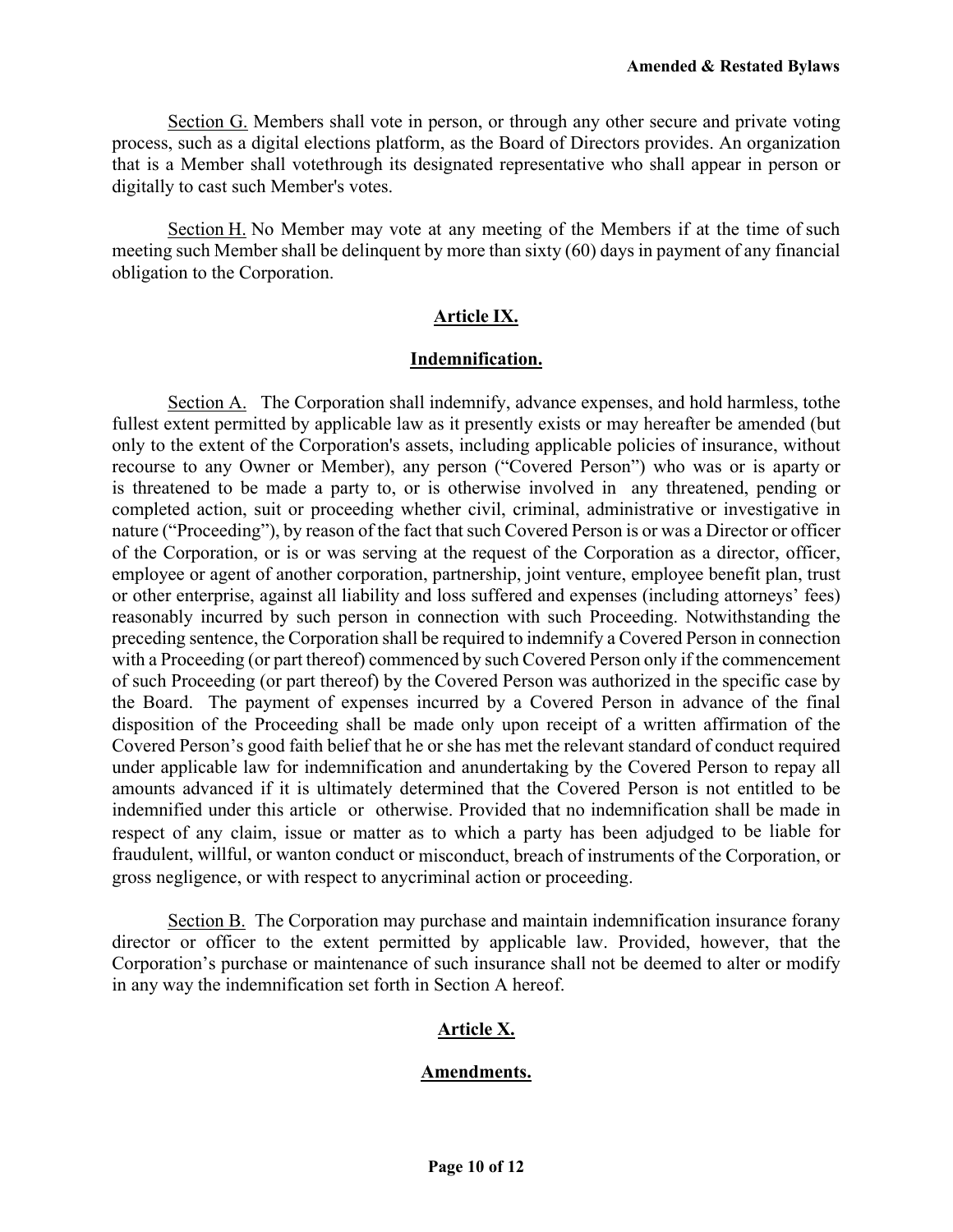Section A. Initial Amendment of Bylaws. Within one hundred and twenty (120) days of the Mayor's registration of the Corporation as a BID corporation pursuant to the BID Act, or such earlier time as may be provided by resolution of the Board of Directors, the Members shall, at a meeting called by the Board of Directors for such purpose, vote to ratify or to adopt amendments to the initial Bylaws. Members shall have the opportunity to propose amendments to the initial Bylaws by submitting proposals to the Board of Directors in writing at least fifteen (15) days prior to the date on which the meeting of Members will be held for purpose of voting on

such proposed amendments.

Section B. Amendment of Bylaws. After the Members have had the opportunity provided by Section A of this Article X to ratify or adopt amendments to the initial Bylaws, the Bylaws may be altered, amended or repealed, or new Bylaws may be adopted only by a two- thirds (2/3's) vote of the Directors in office at a meeting called for such purpose, subject thereafter to ratification of any such amendment by a majority vote of Members present and voting at a regularly scheduled meeting at which there is a quorum.

## Section C. Amendment of Articles of Incorporation.

Amendments to the Articles of Incorporation may only be proposed by the Board of Directors. The Board of Directors may adopt a proposed amendment to the Articles of Incorporation by the affirmative vote of a simple majority of the Directors present at any meeting at which a quorum is present, subject to such amendment being submitted to the Members for approval, except where such approval is not required by law. The Board of Directors shall provide the Members with a recommendation that the Members approve the amendment, unless the Board of Directors makes a determination that because of conflicts of interest or other special circumstances, it should not make such a recommendation, in which case the Board of Directors shall provide the Members with the basis for that determination. For any amendment which must be approved by the Members, the Corporation shall give notice to the Members of the meeting at which the vote will take place and the notice shall state that the purpose, or one of the purposes, of the meeting is to consider the amendment and shall include a copy of the proposed amendment.

Section D. Severability. Every provision of these Bylaws is intended to be severable, and if any term or provision is invalid for any reason whatsoever, such invalidity shall not affect the validity of any other terms or provisions of these Bylaws.

# **Article XI.**

# **BID Taxes.**

Section A. The BID tax, as defined in the BID Act, shall be as is set forth in Section 2-1215 of the BID Act.

Section B. The amount and method of allocation of the BID tax may be amended once annually by a two-thirds (2/3) vote of the Directors in office, at a meeting called for such